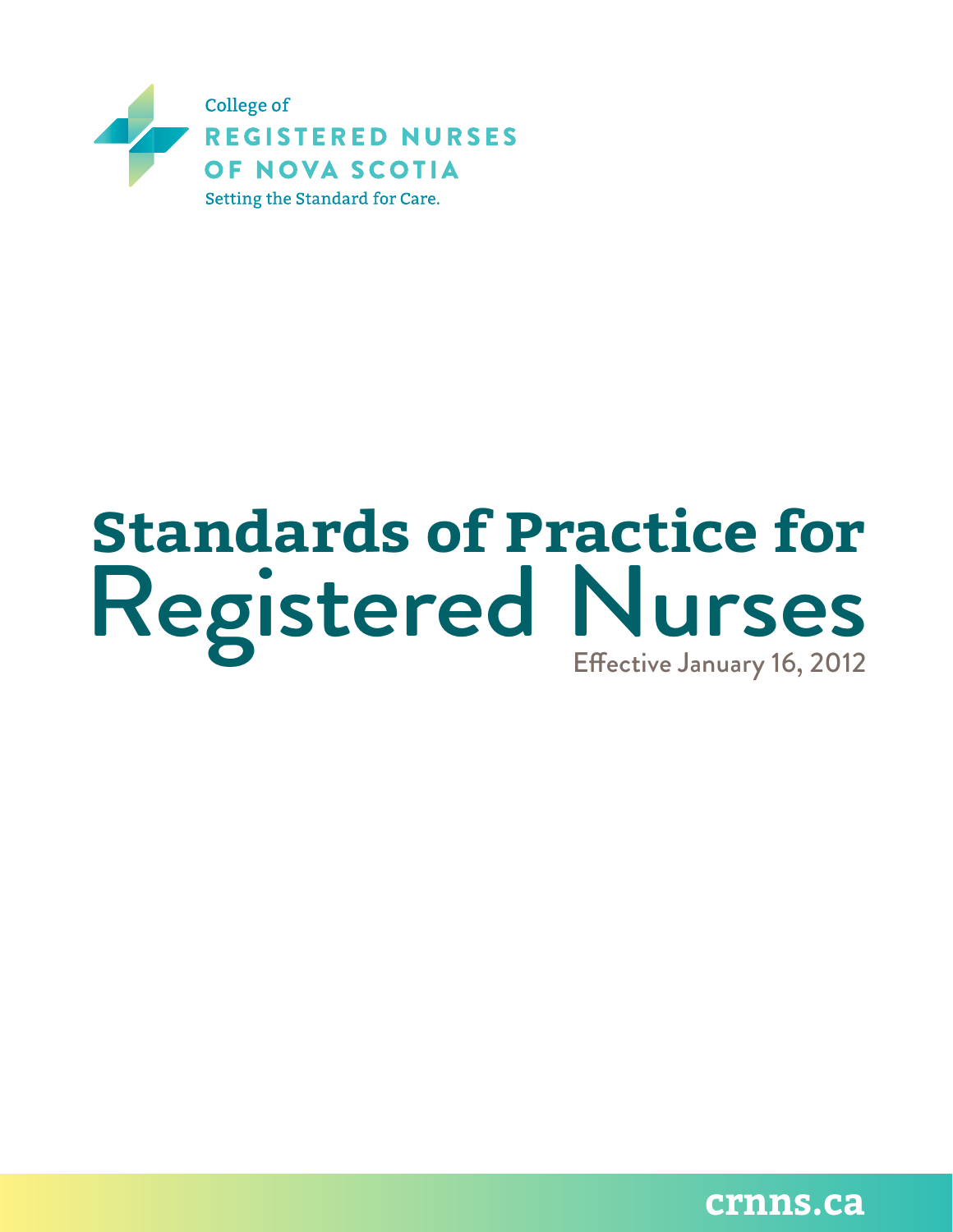# **Table of Contents**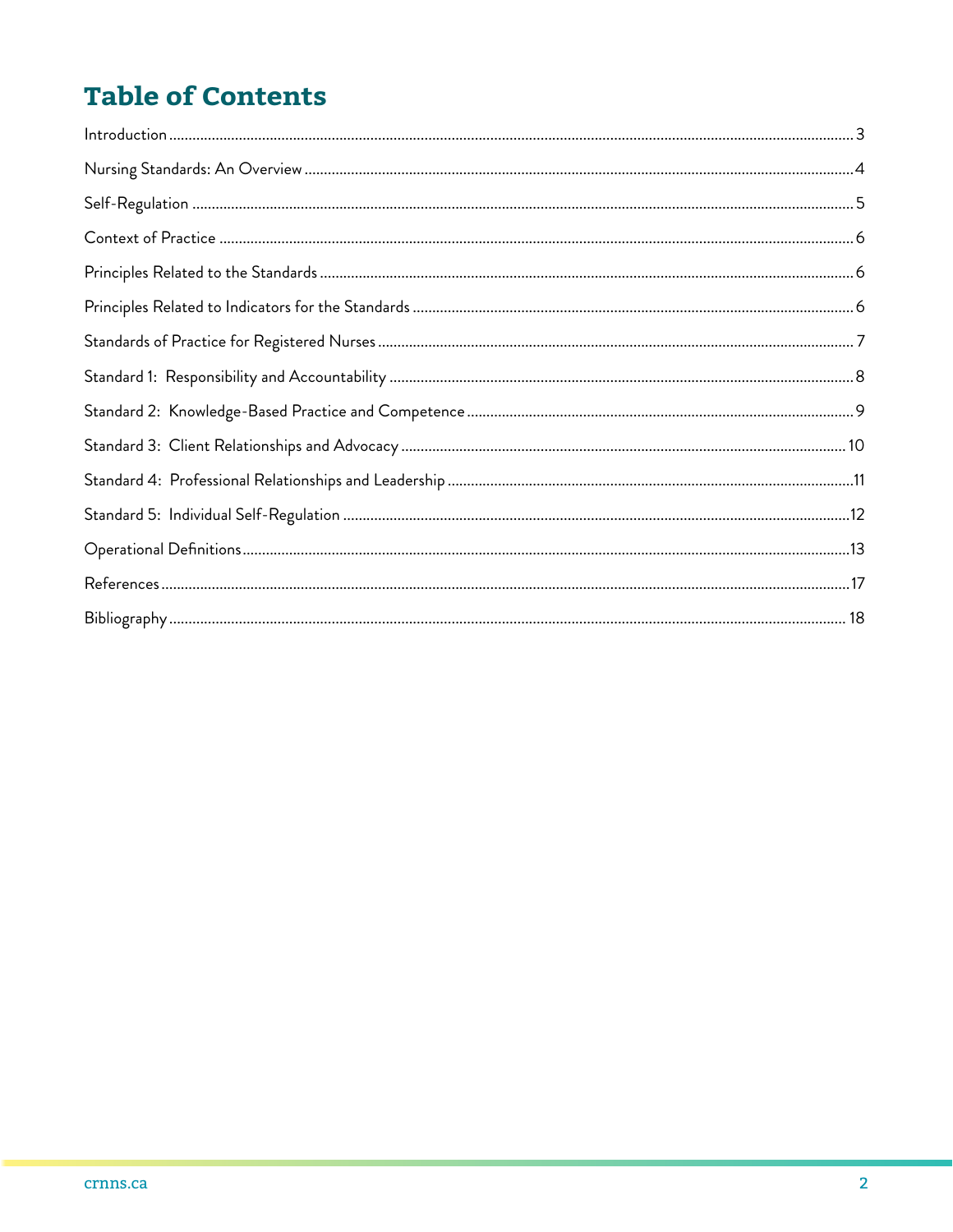## **Introduction**

In Nova Scotia, the professional practice of nursing<sup>1</sup> is defined in the *Registered Nurses Act* (RN Act, 2006) and *Regulations* (2009), and reflected in the *Standards of Practice for Registered Nurses* and the *Code of Ethics for Registered Nurses*.

Through the RN Act, the nursing profession is granted the authority to set standards for the practice and education of its members; balanced with an obligation to protect and serve the public interest.

Registered nurses are prepared to consistently practise safely, compassionately, competently and ethically in diverse practice settings, with a variety of clients at different levels throughout the continuum of health and illness.

The College of Registered Nurses of Nova Scotia (CRNNS), working with registered nurses and the public, regulates the nursing profession to protect the public and promote excellence in nursing practice. This mission is achieved, in part, through the development of standards, or minimal professional practice expectations, for all registered nurses in all settings and roles.

Professional standards for the practice of registered nurses were first developed in Nova Scotia in 1983. However, with the input of registered nurses in practice settings throughout the province, the Standards have been reviewed and revised on an ongoing basis since then to ensure that they reflect trends in both nursing and health care in Nova Scotia as well as across Canada. For instance, the 2012 Standards reflect the increasing complexity of client care, new models of care delivery, new roles and expectations for nurses, and an increased emphasis on teamwork and collaboration, evidence-based practice, primary health care and labor mobility. Revisions to the RN Act (2006) and the *Code of Ethics for Registered Nurses* (CNA, 2008) are also reflected in this most recent version of the Standards.

The *Standards of Practice for Registered Nurses* apply to both novice (entry-level) and experienced registered nurses, including nurse practitioners. Entry-level registered nurses are prepared to practise in accordance with the Standards and Code, while strengthening their efficiency and ability to prioritize, organize and make decisions based on their foundational level of knowledge and practice (clinical) experiences. In conjunction with these Standards, CRNNS has established competencies that entry- level registered nurses in Nova Scotia are expected to demonstrate upon graduation from an approved nursing education program.

In addition to meeting the *Standards of Practice for Registered Nurses*, nurse practitioners are also required to adhere to a set of standards that pertain directly to their practice (i.e., *Nurse Practitioner Standards of Practice*, 2012).

#### According to the RN Act (2006), the

- (ai) "practice of nursing" means the application of specialized and evidence based knowledge of nursing theory, health and human sciences, inclusive of principles of primary health care, in the provision of professional services to a broad array of clients ranging from stable or predictable to unstable or unpredictable, and includes
- i. assessing the client to establish their state of health and wellness;
- ii. identifying the nursing diagnosis based on the client assessment and analysis of all relevant data/information;
- iii. developing and implementing the nursing component of the client's plan of care;
- iv. coordinating client care in collaboration with other health care disciplines;
- v. monitoring and adjusting the plan of care based on client responses;
- vi. evaluating the client's outcomes;
- vii. such other roles, functions and accountabilities within the scope of practice of the profession which support client safety and quality care, in order to
	- A. promote, maintain or restore health;
	- B. prevent illness and disease;

1 For the purpose of this document, the practice of nursing refers to all registered nurses, including nurse practitioners.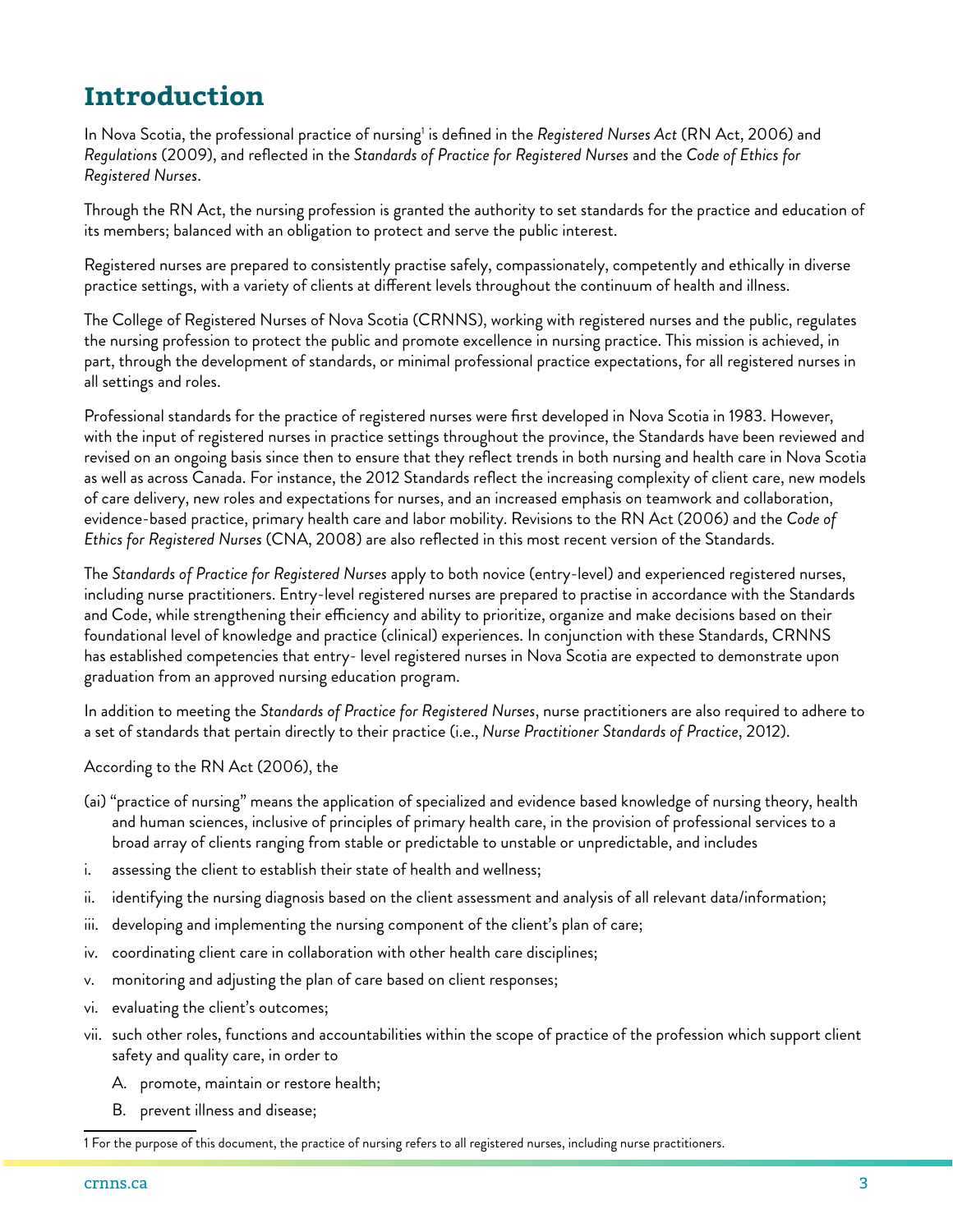- C. manage acute illness;
- D. manage chronic disease;
- E. provide palliative care;
- F. provide rehabilitative care;
- G. provide guidance and counseling; and
- H. make referrals to other health care providers and community resources,

and also includes research, education, consultation, management, administration, regulation, policy or system development relevant to the above.

## **Nursing Standards: An Overview**

*'Standards for nursing practice' means the minimal professional practice expectations for any registered nurse in any setting or role, approved by Council or otherwise inherent in the nursing profession (Registered Nurses Act, 2006).*

The primary reason for having standards is to promote, guide, direct and regulate professional nursing practice. Standards set out the legal and professional basis for nursing practice: describing the desirable and achievable level of performance expected of registered nurses in their practice, against which actual performance can be measured. Standards also serve as a guide to the professional knowledge, skill, and judgment needed to practise nursing safely.

The *Standards of Practice for Registered Nurses* established by CRNNS are the benchmark for assessing the professional practice of all registered nurses in Nova Scotia, regardless of specialty or practice setting. Nurse practitioners are required to meet these Standards, as well as those set specifically for their expanded practice.

Standards range from the unwritten but inherent requirements of a profession, to these broad profession-wide standards established by the College, and onto detailed standards for client care. As standards progress from profession-wide expectations to specific levels of nursing care, the focus changes accordingly (i.e., from minimum standards the public can expect from all registered nurses, to standards developed for specialty nursing groups, onto unit or specific client care standards related to nursing functions and/or interventions needed to achieve desired client outcomes).

Figure 1 (right) illustrates the complementary relationship between the nursing standards established by CRNNS and those set at other levels within the healthcare system. As depicted in Figure 1, the Standards of Practice for Registered Nurses form the foundation for all other standards pertaining to the practice of registered nurses in the delivery of quality care. Practice standards developed by and for specialized areas of nursing practice, which must reflect the Standards of Practice for Registered Nurses, may be adopted by district health authorities (DHAs) throughout the province, individual agencies, and/or specific nursing units. The same of the set of the set of the Figure 1: Pyramid of RN Practice Standards

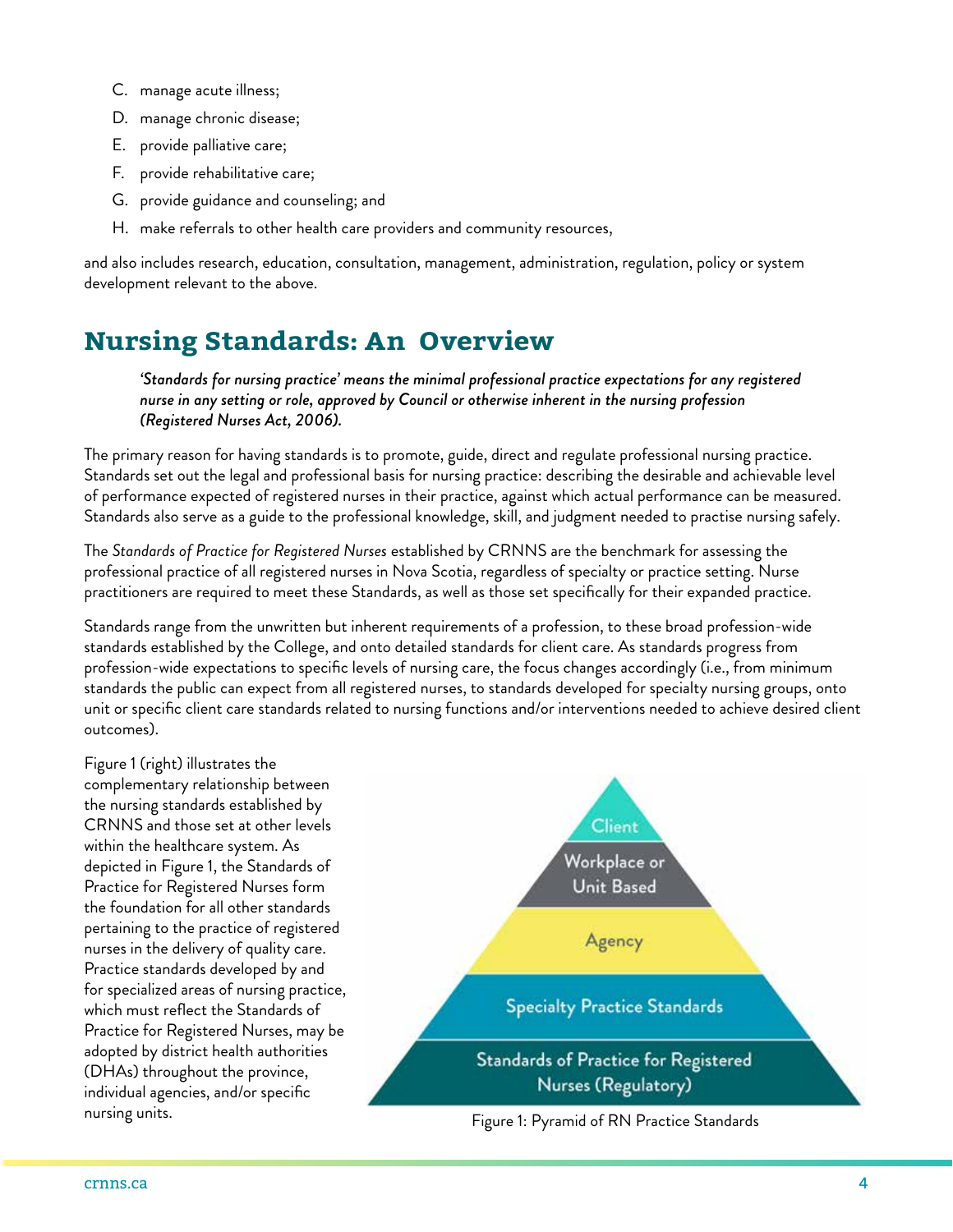## **Self-Regulation**

The regulation of a profession has a primary purpose of protecting the public from harm. There are two levels of self-regulation: 1) registered nurses being accountable for their own practice, which includes being accountable and adhering to the *Standards of Practice for Registered Nurses* and *Code of Ethics* and applying them in their work, regardless of their context of practice, role or setting; and, 2) the College, as the regulatory organization, being accountable for ensuring that the nursing profession, as a whole, carries out its commitment to the public (i.e., ensuring that its members act in the public interest and fulfill the role that has been entrusted to them by society). CRNNS is accountable for establishing and monitoring the standards of practice for registered nurses and has the statutory responsibility to take action when a registered nurse's ability to provide safe and appropriate care is questioned.

CRNNS regulates the practice of registered nurses and nurse practitioners to serve and protect the public interest, preserve the integrity of the nursing profession and maintain public confidence in the ability of the nursing profession to regulate itself. Self-regulation reflects a continuing commitment to enable the nursing profession to practise effectively in an ever-changing healthcare industry and to sustain public confidence and trust. All CRNNS programs and services reflect and are grounded in self-regulation.

Self-regulation includes, but is not limited to:

- 1. promoting good nursing practice
- 2. preventing poor nursing practice
- 3. intervening when practice is unacceptable.

CRNNS promotes good nursing practice by:

- setting standards for nursing education
- setting registration and licensure requirements
- promoting evidence-based nursing and health care
- establishing and promoting professional practice standards, competencies and an ethical code
- promoting professional quality workplace environments.

CRNNS prevents poor practice by:

- providing registered nurses with tools and resources to maintain and enhance their competencies
- providing registered nurses with guidelines for resolving professional practice problems through guidance for resolving practice issues
- providing consultation to assist registered nurses in identifying issues that contribute to poor practice and potential resolutions.

CRNNS intervenes in unacceptable practice through:

the professional conduct review process.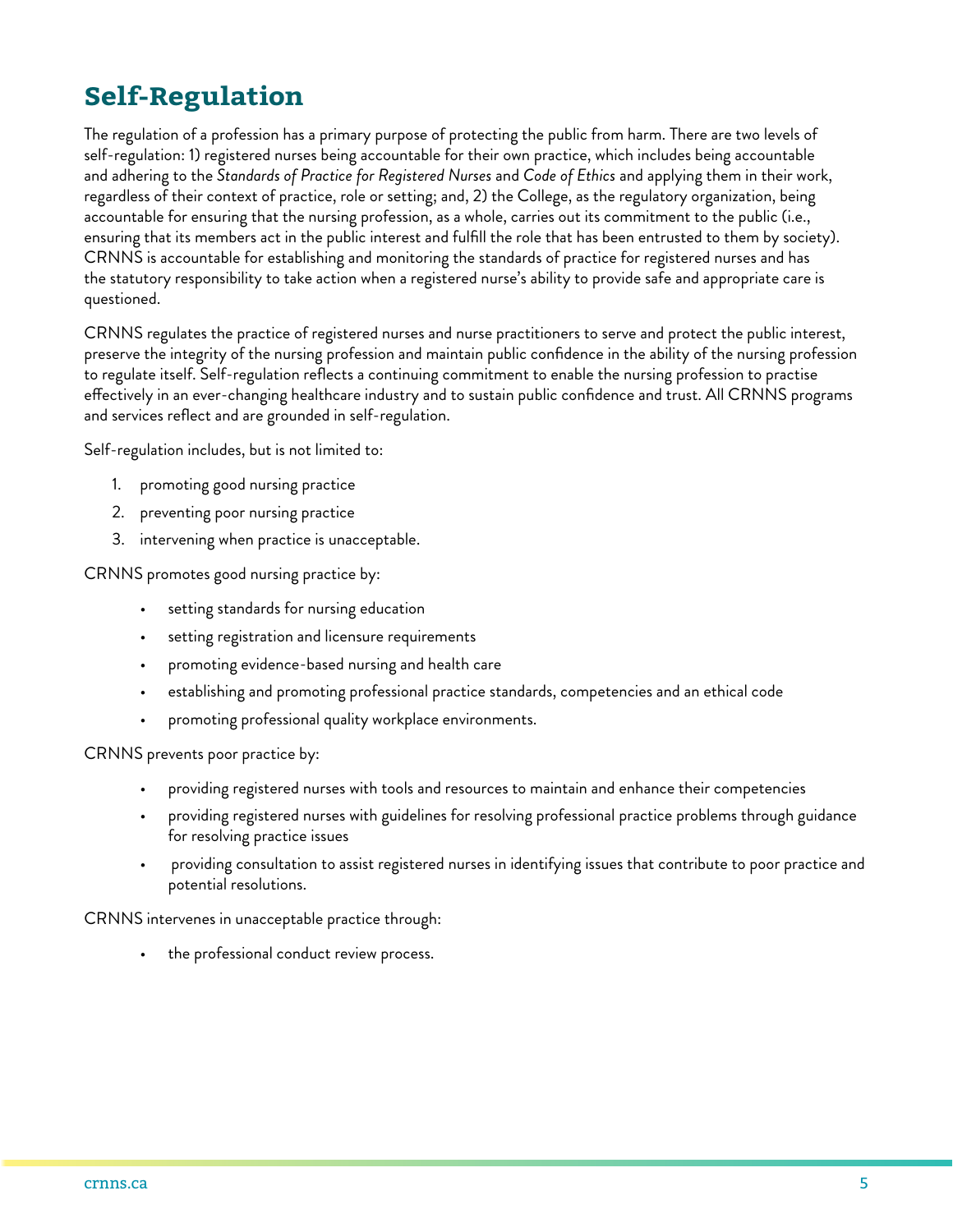## **Context of Practice**

Registered nurses practise within a complex and continually evolving healthcare system and are an integral part of the sustainability of that system. The context of practice is defined as conditions or factors that affect the practice of nursing, including client population, (e.g., age, diagnostic grouping); location of practice setting (e.g., urban, rural); type of practice setting and service delivery model (e.g., acute care, community); level of care required (e.g., complexity, frequency); staffing (e.g., number, competencies); and availability of other resources. In some instances, context of practice could also include factors outside the healthcare sector (e.g., community resources, justice).

## **Principles Related to the Standards**

The Standards statements are broad in nature, capturing the diverse practice settings and areas in which nurses practise.

The Standards:

- apply at all times to all registered nurses in RN practice roles, including nurse practitioners.
- provide guidance to assist registered nurses in decision-making and self-assessment as part of continuing competence.
- are the foundation for the development of standards specific to various contexts of practice.
- may be used in conjunction with other resources to guide nursing practice (e.g., agency mission statements, models of care delivery).
- may be used to develop position descriptions, and performance appraisal and quality improvement tools.
- support registered nurses by outlining practice expectations of the profession.
- inform the public and others about what they can expect from practising registered nurses.
- are used as a legal reference for reasonable and prudent practice (e.g., professional conduct processes).

## **Principles Related to Indicators for the Standards**

Indicators have been developed to illustrate how each of the five standards is to be met.

The indicators:

- provide specific criteria against which actual performance is measured.
- are not intended to be all-inclusive or an exhaustive list of criteria for each standard (i.e., additional methods of assessing the performance of a registered nurse could include job descriptions, performance appraisals, quality assurance processes, peer review processes, and comparisons to the "reasonable and prudent" practice of other nurses).
- may be further refined or developed to address specific roles and contexts of practice as well as corresponding required competencies.
- may be expanded to describe the practice expectations of registered nurses of varying levels of competence; ranging from entry-level to advanced-level practitioners.
- apply to all registered nurses, with additional indicators established for managers/administrators, educators and researchers.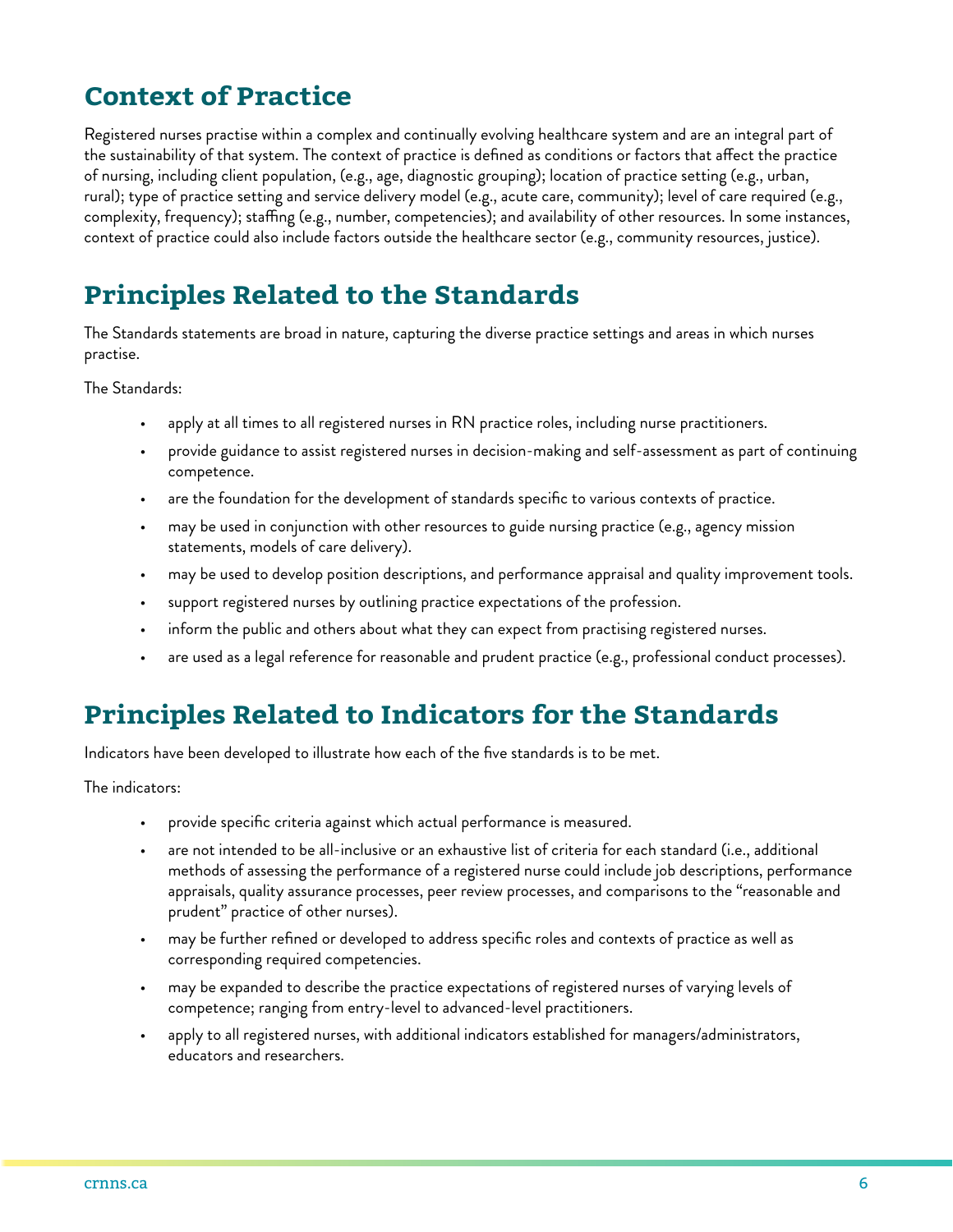## **Standards of Practice for Registered Nurses**

#### **How to use the Standards**

The *Standards of Practice for Registered Nurses* are interrelated and equally important. They form the foundation for professional standards upon which all other standards (e.g., specialty, agency) are based.

- Each of the five standards identified in these professional Standards is separated into four categories, with indicators for each category.
- The first category in each Standard is comprised of indicators intended for all registered nurses regardless of the practice settings in which they apply their nursing knowledge and expertise.
- The next three categories in each Standard identify additional indicators for managers/ administrators, educators and researchers.
- The indicators are not intended to be a complete list, and should be interpreted in the context of the specific practice setting of an individual nurse.
- **Standard 1: Responsibility and Accountability** Registered nurses are responsible and accountable to practise safely, compassionately, competently and ethically in accordance with their legislated and individual scopes of practice.
- **Standard 2: Knowledge-Based Practice and Competence** Registered nurses continuously attain, maintain and demonstrate competence (knowledge, skill and judgment) relevant to their individual scope of practice.
- **Standard 3: Client Relationships and Advocacy** Registered nurses establish professional, therapeutic relationships, using a client-centred approach, and advocate for clients in their relationships with the health system.
- **Standard 4: Professional Relationships and Leadership** Registered nurses establish professional relationships with healthcare team members and demonstrate leadership to deliver quality nursing and healthcare services.
- **Standard 5: Individual Self-Regulation** In addition to the role of the regulator, to self- regulate the nursing profession, individual registered nurses are accountable to regulate themselves.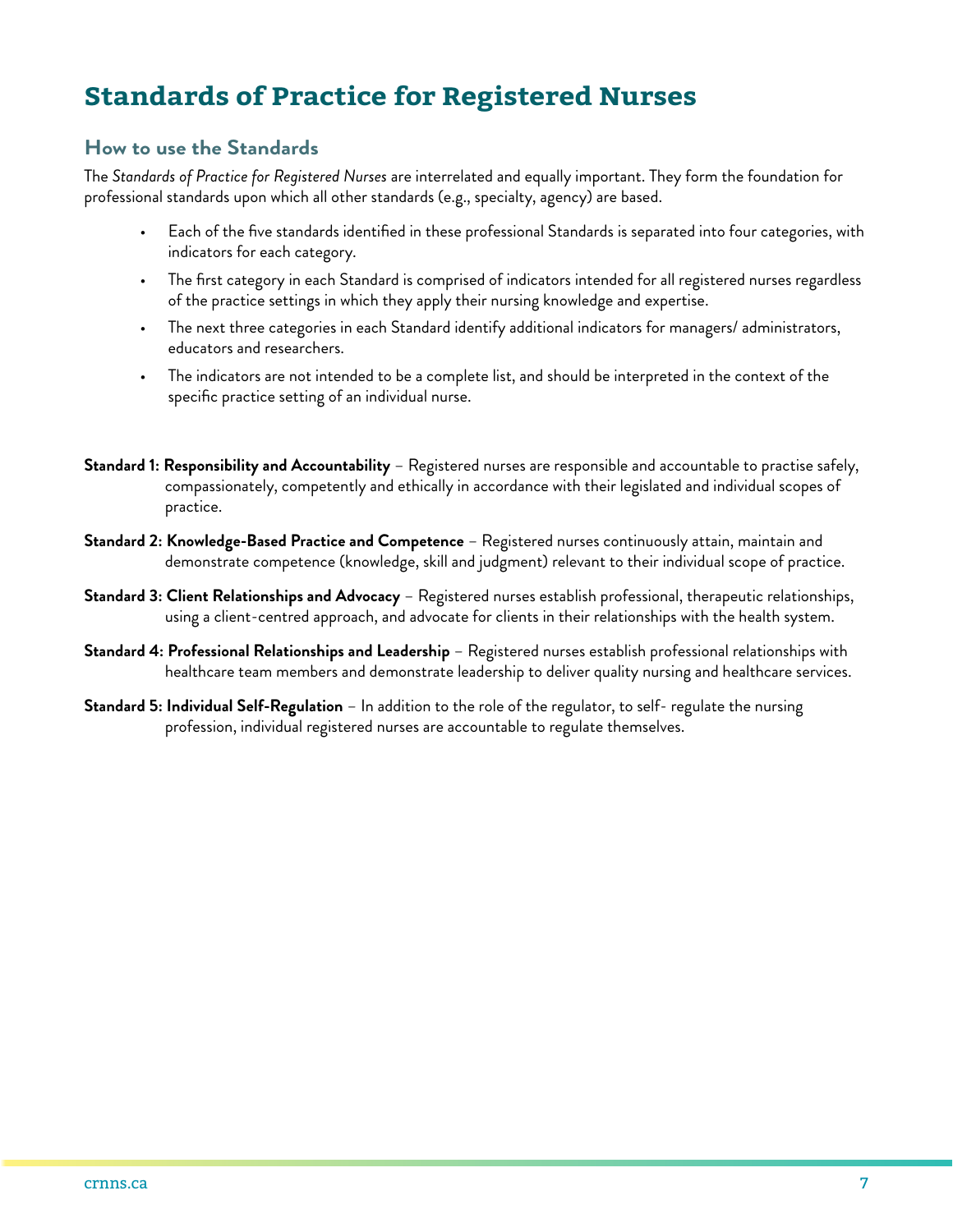## **Standard 1: Responsibility and Accountability**

**Registered nurses are responsible and accountable to practise safely, compassionately, competently and ethically in accordance with their legislated and individual scopes of practice.**

## **INDICATORS**

*Each registered nurse:*

- 1.1 is responsible and accountable for her/his own actions and decisions.
- 1.2 is accountable to evaluate her/his own practice.
- 1.3 questions policies and practices in conflict with the Standards of Practice for Registered Nurses.
- 1.4 exercises reasonable judgment and makes timely decisions.
- 1.5 seeks assistance appropriately.
- 1.6 demonstrates behaviours that uphold the public trust in the profession.
- 1.7 recognizes and reports near misses and/or adverse events, and takes all necessary action to prevent or minimize harm arising from an adverse event.
- 1.8 takes appropriate action in situations where client safety and well-being is potentially or actually compromised.
- 1.9 contributes to safe, supportive and professional practice environments.

*In addition, the nurse manager/administrator:*

- 1.10 promotes practice environments that support professional accountability.
- 1.11 intervenes when registered nurses are not practising in accordance with the
- 1.12 promotes quality practice environments that support best practices and the ability of registered nurses to practise safely, effectively and ethically.
- 1.13 makes appropriate decisions about the distribution of resources under her/his control.

*In addition, the nurse educator2 :*

- 1.14 promotes a learning environment that supports professional accountability.
- 1.15 intervenes when learners are not practising in accordance with the Standards of Practice for Registered Nurses.
- 1.16 provides appropriate supervision of learners that supports their ability to provide safe, compassionate, competent and ethical nursing practice.

*In addition, the nurse researcher:*

1.17 promotes research environments that support professional accountability.

<sup>2</sup> Nurse educator refers to nurse educators in academic and practice settings.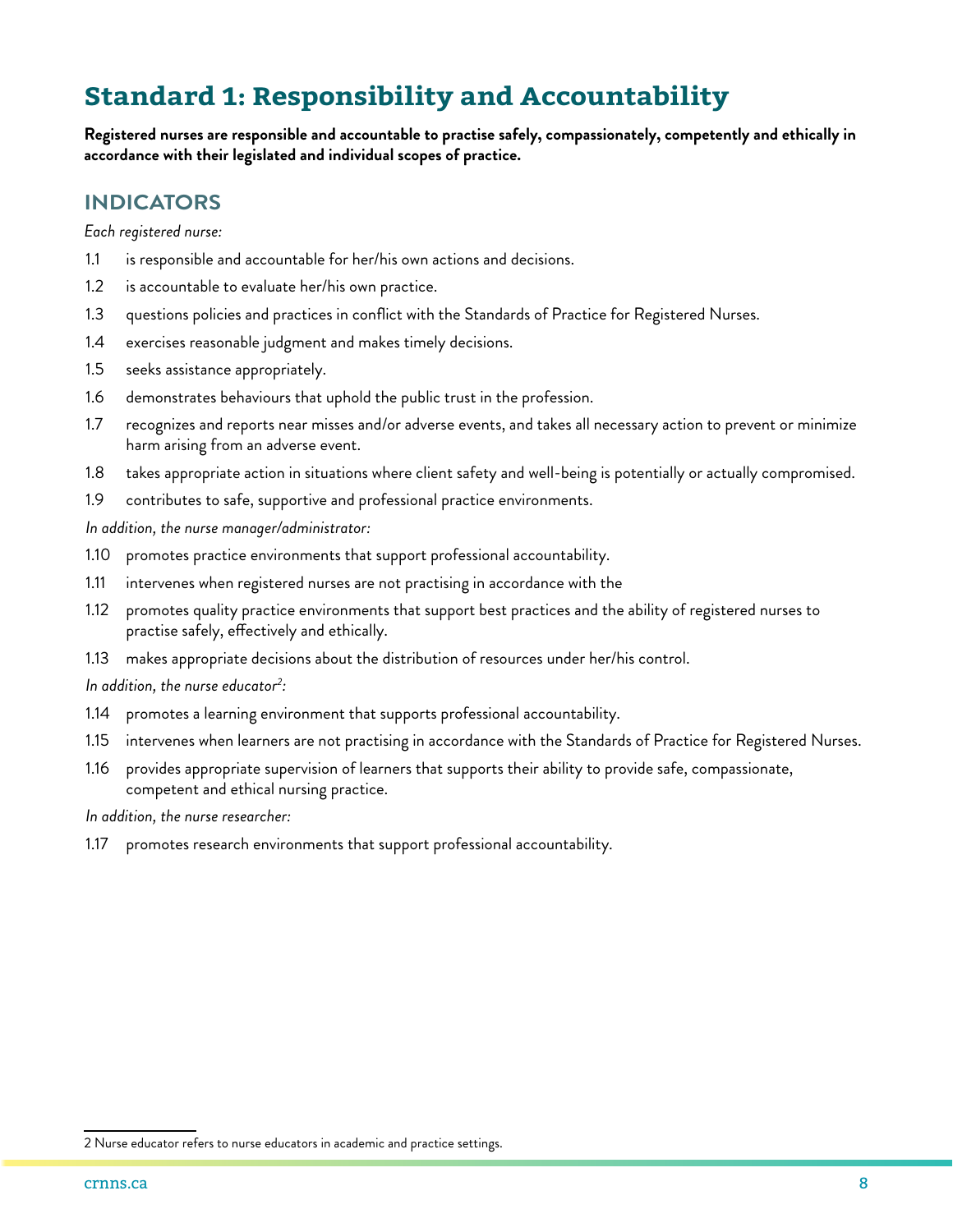## **Standard 2: Knowledge-Based Practice and Competence**

**Registered nurses continuously attain, maintain and demonstrate competence (knowledge, skill and judgment) relevant to their individual scope of practice.**

#### **INDICATORS**

*Each registered nurse:*

- 2.1 has appropriate competencies to practise safely and provide client-centered care.
- 2.2 applies a theoretical and/or evidence-informed rationale for decisions.
- 2.3 uses critical inquiry to assess, plan, intervene, monitor and evaluate client care and related services.
- 2.4 establishes, maintains and evaluates the nursing component of a plan of care.
- 2.5 monitors the effectiveness of a plan of care and revises the plan appropriately in collaboration with the healthcare team.
- 2.6 completes written and/or electronic documentation in a manner that is clear, timely, accurate, comprehensive, legible and chronological, and reflective of relevant observations.
- 2.7 uses appropriate and effective communication skills.
- 2.8 demonstrates cultural competence and promotes culturally safe environments for members of the healthcare team and the public.
- 2.9 demonstrates continuing professional development, including completion of the College's Continuing Competence Program and keeping a record of her/his continuing competence activities.
- 2.10 promotes practice environments that encourage learning and evidence-informed practice.
- 2.11 utilizes and integrates current research findings in her/his practice.
- *In addition, the nurse manager/administrator:*
- 2.12 encourages and supports the integration of research, evidence-informed theory and best practices to enhance client-centered care.
- 2.13 promotes practice environments that contribute to the ongoing demonstration and evaluation of competencies.
- 2.14 encourages, supports and promotes practice environments that facilitate engagement in continuous professional development for competent practice.

*In addition, the nurse educator:*

- 2.15 promotes learning environments that contribute to the ongoing demonstration and evaluation of competencies.
- 2.16 encourages and supports learners to engage in continuous learning and professional development for competent practice.
- 2.17 integrates research findings into educational activities.

#### *In addition, the nurse researcher:*

- 2.18 promotes research environments that support and facilitate research utilization.
- 2.19 communicates best practice and research findings to others.
- 2.20 supports and evaluates practice through research activities and the application of evidence-informed knowledge.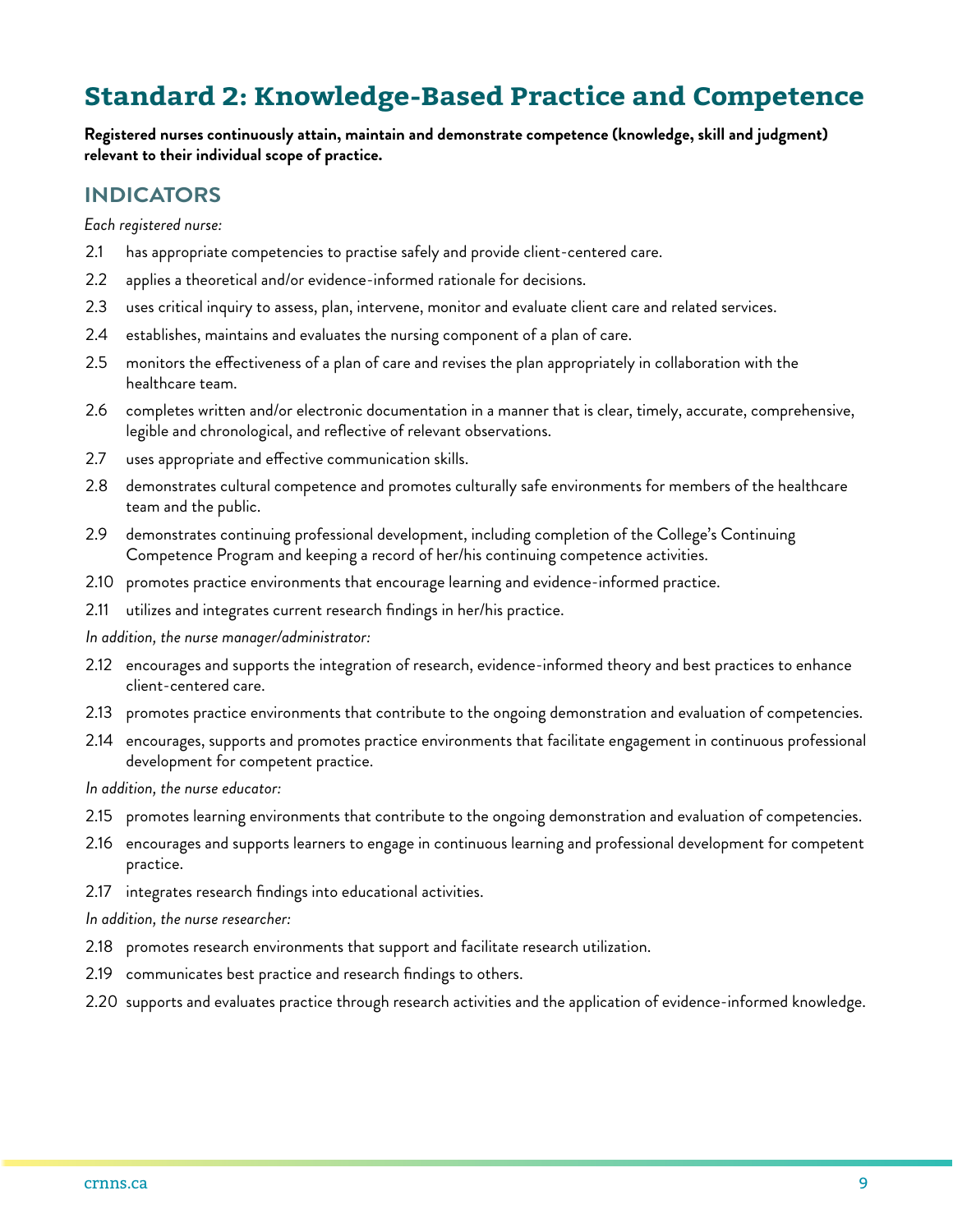## **Standard 3: Client Relationships and Advocacy**

**Registered nurses establish professional, therapeutic relationships, using a client-centred approach, and advocate for clients in their relationships with the health system.**

## **INDICATORS**

*Each registered nurse:*

- 3.1 establishes, maintains and appropriately ends professional, therapeutic relationships with clients.
- 3.2 maintains appropriate boundaries between professional, therapeutic relationships and non-professional, personal relationships.
- 3.3 recognizes potential and actual boundary crossings and/or violations, and takes appropriate action.
- 3.4 demonstrates a professional presence with clients.
- 3.5 respects clients' diversity (e.g., needs, values, wishes, cultural beliefs, sexual orientation, age, gender) and ensures that this diversity is considered by the healthcare team.
- 3.6 provides relevant information to clients regarding their health.
- 3.7 respects and promotes clients' rights to informed decision-making and informed consent.
- 3.8 protects the privacy and dignity of clients.
- 3.9 maintains the confidentiality of client and health information gained in the context of a professional relationship, and discloses this information (outside of the healthcare team) only with a client's consent or when there is a specific ethical or legal obligation to do so.
- 3.10 coordinates resources to promote quality care (e.g., human, physical, educational).
- 3.11 participates in and supports the development and implementation of policies to ensure that clients' rights are respected.
- 3.12 respects clients' experiences and perspectives, and works to optimize clients' central role in the care process.
- 3.13 advocates for practice environments that have organizational and human support systems, as well as resource allocation necessary for safe, quality and ethical care.

*In addition, the nurse manager/administrator:*

- 3.14 advocates for systems of care and services that assist nurses to advocate for clients.
- 3.15 promotes practice environments that support client advocacy and enable nurses to fulfill their advocacy role.
- 3.16 assists staff to recognize potential and actual boundary crossings and/or violations.

#### *In addition, the nurse educator:*

- 3.17 implements educational activities to assist learners to develop, maintain and enhance therapeutic relationships.
- 3.18 maintains appropriate professional relationships with learners, recognizing potential authority imbalances between learner and educator.
- 3.19 assists learners to recognize potential and actual boundary crossings and/or violations.
- 3.20 promotes learning environments that support client advocacy.

*In addition, the nurse researcher:*

- 3.21 communicates evidence-informed and best practice knowledge related to therapeutic client relationships.
- 3.22 promotes research environments that support the enhancement of client relationships.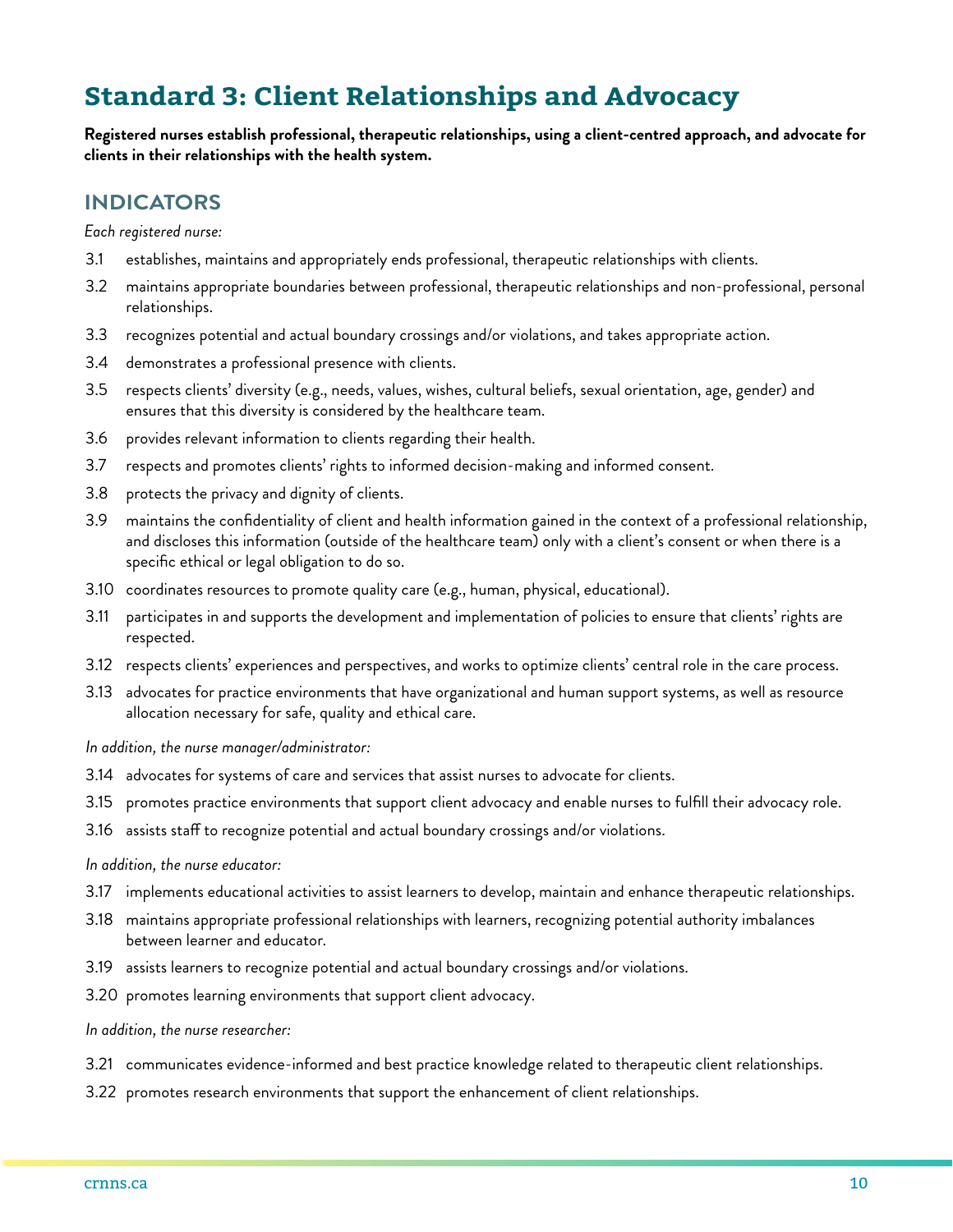## **Standard 4: Professional Relationships and Leadership**

**Registered nurses establish professional relationships with healthcare team members and demonstrate leadership to deliver quality nursing and healthcare services.**

#### **INDICATORS**

*Each registered nurse:*

- 4.1 demonstrates leadership in developing strategies to improve client care outcomes.
- 4.2 coordinates client care and/or health services throughout the continuum of care.
- 4.3 shares relevant information and knowledge with the healthcare team in a timely manner.
- 4.4 practises independently and collaboratively as a member of the healthcare team.
- 4.5 develops and sustains collaborative relationships with members of the healthcare team.
- 4.6 demonstrates professional judgment and accountability when assigning or delegating interventions to other members of the healthcare team.
- 4.7 demonstrates professional judgment and accountability when assuming interventions from other members of the healthcare team.
- 4.8 supports and participates in developing, implementing and evaluating quality initiatives that improve nursing and/or healthcare.
- 4.9 acts as a role model, resource, preceptor, coach and/or mentor to clients, learners, nursing peers and colleagues.
- 4.10 articulates the contributions of registered nurses within the healthcare system.
- 4.11 seeks continuing education opportunities to facilitate growth in leadership skills.
- 4.12 facilitates healthy work environments based on trust and respect among members of the healthcare team, consistent with the mission, vision and values of her/his agency.

*In addition, the nurse manager/administrator:*

- 4.13 promotes healthy violence-free workplace environments in which everyone is treated respectfully.
- 4.14 participates in the development, implementation and evaluation of policies and programs designed to prevent workplace violence.
- 4.15 seeks to ensure that available resources and competencies of members of the healthcare team are used efficiently and effectively.
- 4.16 promotes practice environments that support staff to develop leadership qualities.
- 4.17 creates practice environments that support consultation among members of the healthcare team.

*In addition, the nurse educator:*

- 4.18 facilitates learning environments that encourage learners to further develop expertise and leadership skills.
- 4.19 role models the development of expertise, leadership, professional qualities and effective interpersonal skills.
- 4.20 promotes healthy violence-free workplace environments in which everyone is treated respectfully.

*In addition, the nurse researcher:*

- 4.21 advances nursing leadership through communicating research and best practice findings.
- 4.22 communicates evidence-informed and best practice knowledge related to therapeutic client relationships.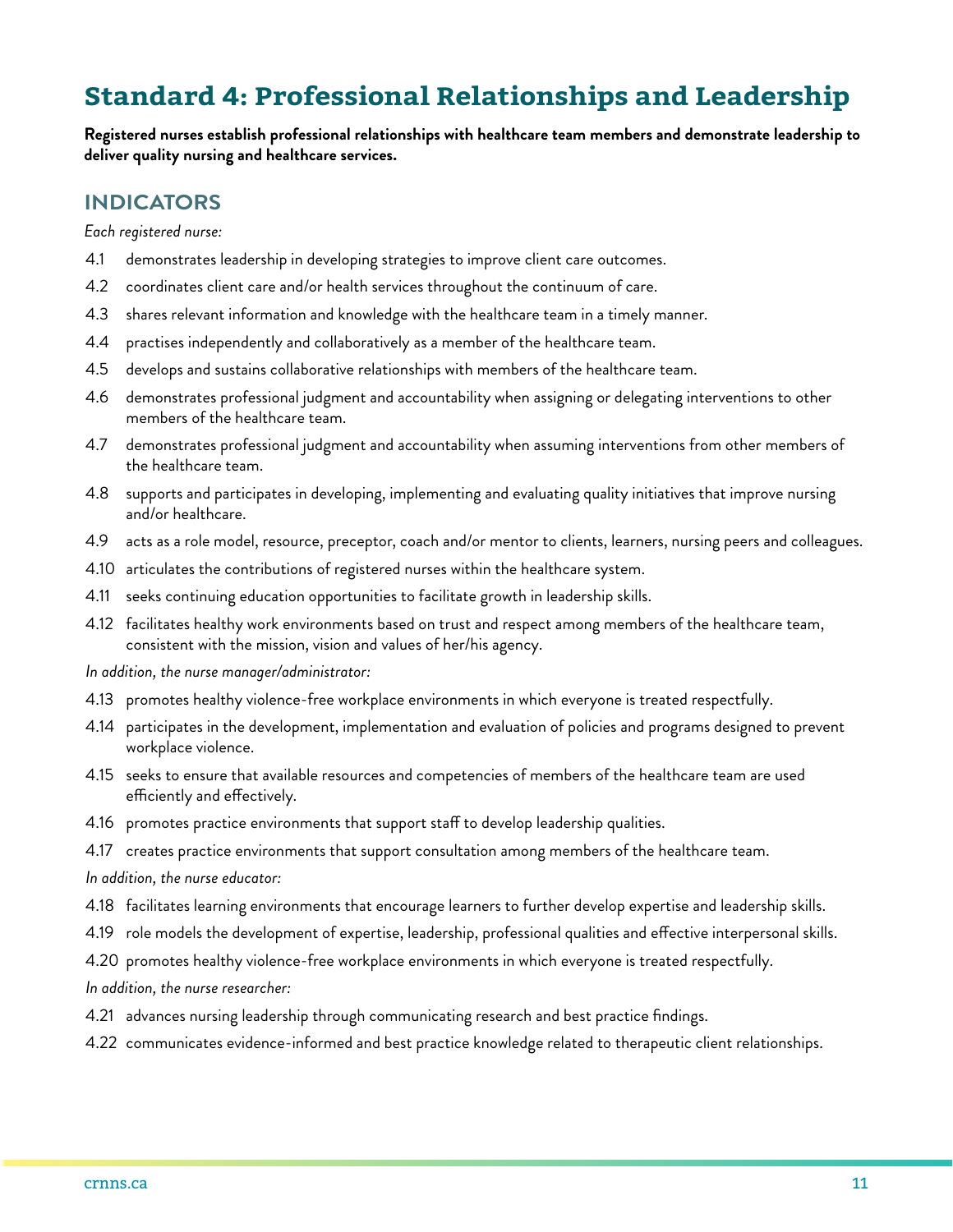## **Standard 5: Individual Self-Regulation**

**In addition to the role of the regulator to self-regulate the nursing profession, individual registered nurses are accountable to regulate themselves.**

## **INDICATORS**

*Each registered nurse:*

- 5.1 practises in accordance with:
	- 5.1.1 the Registered Nurses Act, Regulations and By-Laws
	- 5.1.2 the CRNNS Standards of Practice for Registered Nurses
	- 5.1.3 the CNA Code of Ethics for Registered Nurses
	- 5.1.4 other relevant acts and legislation
	- 5.1.5 entry-level competencies for registered nurses in Nova Scotia
	- 5.1.6 relevant CRNNS position statements, guidelines, and other documents
	- 5.1.7 competence within individual scope of practice.
- 5.2 maintains a current licence to practise.
- 5.3 recognizes and addresses violations of practice, legal and ethical obligations by self or others in a timely and appropriate manner.
- 5.4 reports to employers and/or appropriate regulatory body concerns related to incompetence, professional misconduct, conduct unbecoming the profession, and/or incapacity of registered nurses and/or other healthcare providers.
- 5.5 attempts to resolve professional practice issues.
- 5.6 maintains individual fitness to practise.
- 5.7 complies with employer and/or agency/facility policies that are not in conflict with the RN Act, Regulations, Code of Ethics and Standards of Practice for Registered Nurses.

*In addition, the nurse manager/administrator:*

- 5.8 facilitates staff to work within and comply with their professional, ethical and legal obligations.
- 5.9 supports and facilitates staff to maintain individual fitness to practise.
- 5.10 supports staff who reasonably report violations of practice, legal and ethical obligations by self or others to employers or appropriate regulatory body.

*In addition, the nurse educator:*

- 5.11 provides education for learners regarding their professional, ethical and legal obligations.
- 5.12 facilitates education for learners to develop skills in addressing unethical, unprofessional or unsafe practices or behaviours of peers and colleagues.

*In addition, the nurse researcher:*

5.13 communicates research and best practice knowledge related to self-regulation to other nurses and members of the healthcare team.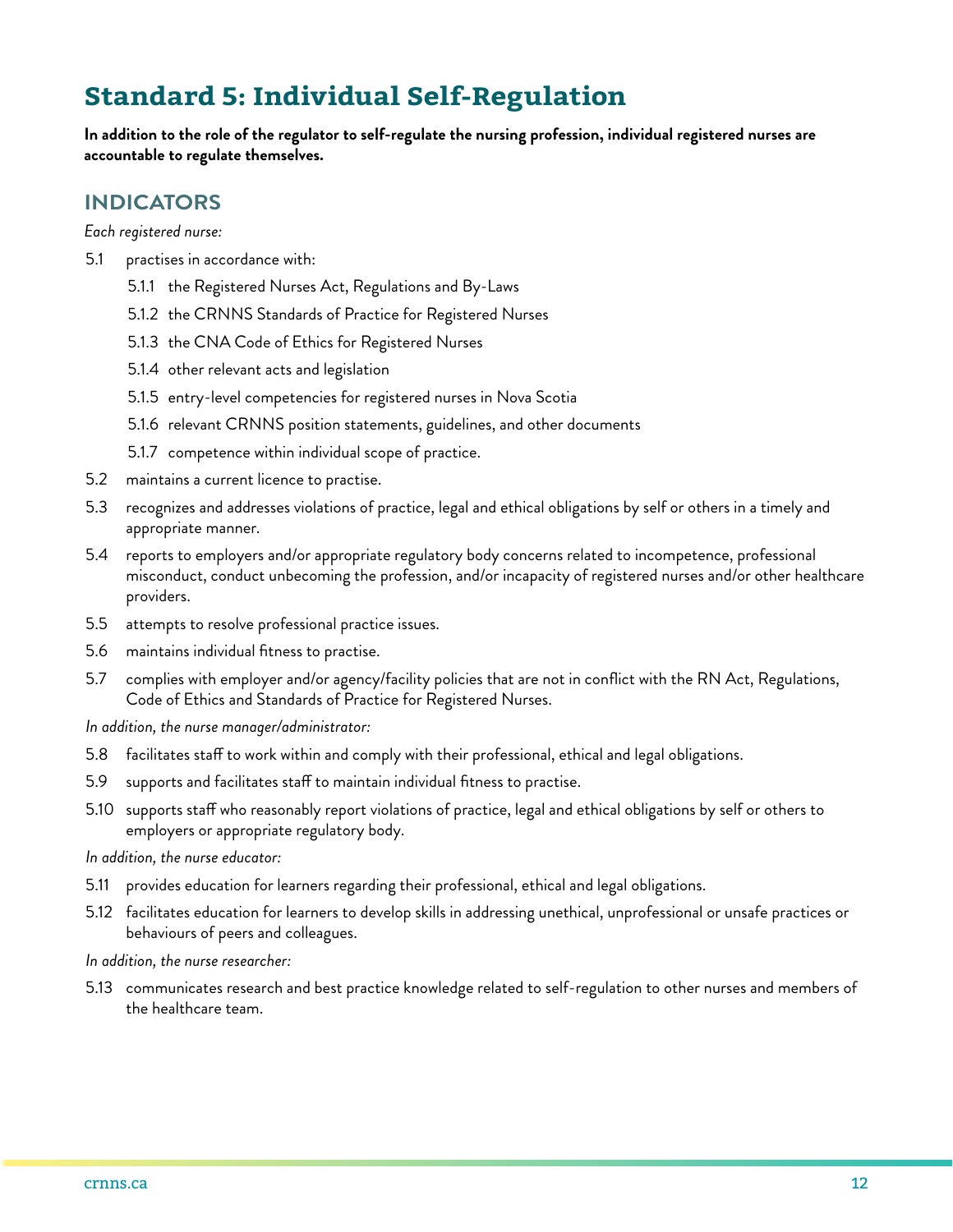# **Operational Definitions**

**Accountability**: the obligation to acknowledge the professional, ethical, and legal aspects of one's activities and duties, and to answer for the consequences and outcomes of one's actions. Accountability resides in a role and can never be shared or delegated.

**Adverse event**: an activity/intervention that results in unintended harm to a client, and is related to the care and/or service provided rather than to the client's underlying condition (CPSI, 2008).

**Advocacy**: actively supporting, protecting and safeguarding clients' rights and interests: an integral component of nursing and also contributes to the foundation of trust inherent in nurse-client relationships.

**Agency**: facility or organization through which health services are provided or offered (e.g., district health authorities, hospitals, community health centres, physicians' offices, home care programs).

**Assignment**: allocation of clients or client care activities consistent with an individual provider's scope of practice and/ or scope of employment.

**Autonomous**: the ability to make decisions and the freedom to act independently, in accordance with a registered nurse's professional knowledge, competence and authority.

**Boundary**: defining line which separates the professional, therapeutic behaviour of a registered nurse from any behaviour which, well-intentioned or not, could harm or could detract from achievable health outcomes for clients or clients receiving appropriate nursing care.

**Boundary crossing**: a deviation from what a registered nurse knows to be expected professional behaviour; intended to benefit and have no detrimental impact on a client. For a deviation to be considered a crossing, the registered nurse must return to the established limits of the professional, therapeutic relationship within a short period of time.

**Boundary violation**: a deviation from expected professional behaviour, resulting in a nurse meeting her/ his own needs at the expense of a client. Boundary violations are non-therapeutic, non-professional and never acceptable. While boundary crossings may be insignificant in a single instance, there is the potential for them to become boundary violations if the frequency or severity of crossings increases (NCSBN, 1995).

**Client(s)**: the individual, group, community or population who is the recipient of nursing services and, where the context requires, includes a substitute decision-maker for the recipient of nursing services (RN Act, 2006).

**Client safety**: pursuit of the reduction and mitigation of unsafe acts within the healthcare system, as well as the use of best practices shown to lead to optimal patient outcomes (CPSI, 2007).

**Collaborate**: building consensus and working together on common goals, processes, and outcomes (CNA, Code of Ethics, 2008).

**Communication**: the transmission of verbal and/or nonverbal messages between a sender and a receiver for the purpose of exchanging or disseminating meaningful, accurate, clear, concise, complete, and timely information (includes transmission by technological mechanisms).

**Compassionate**: the ability to convey in speech and body language the hope and intent to relieve the suffering of another. Compassion, which must coexist with competence, is a "relational process that involves noticing another person's pain, experiencing an emotional reaction to his or her pain, and acting in some way to help ease or alleviate the pain" (CNA, Code of Ethics, 2008).

**Competence**: the ability to integrate and apply the knowledge, skills and judgment required to practise safely and ethically in a designated role and practice setting and includes both entry-level and continuing competencies (RN Act, 2006).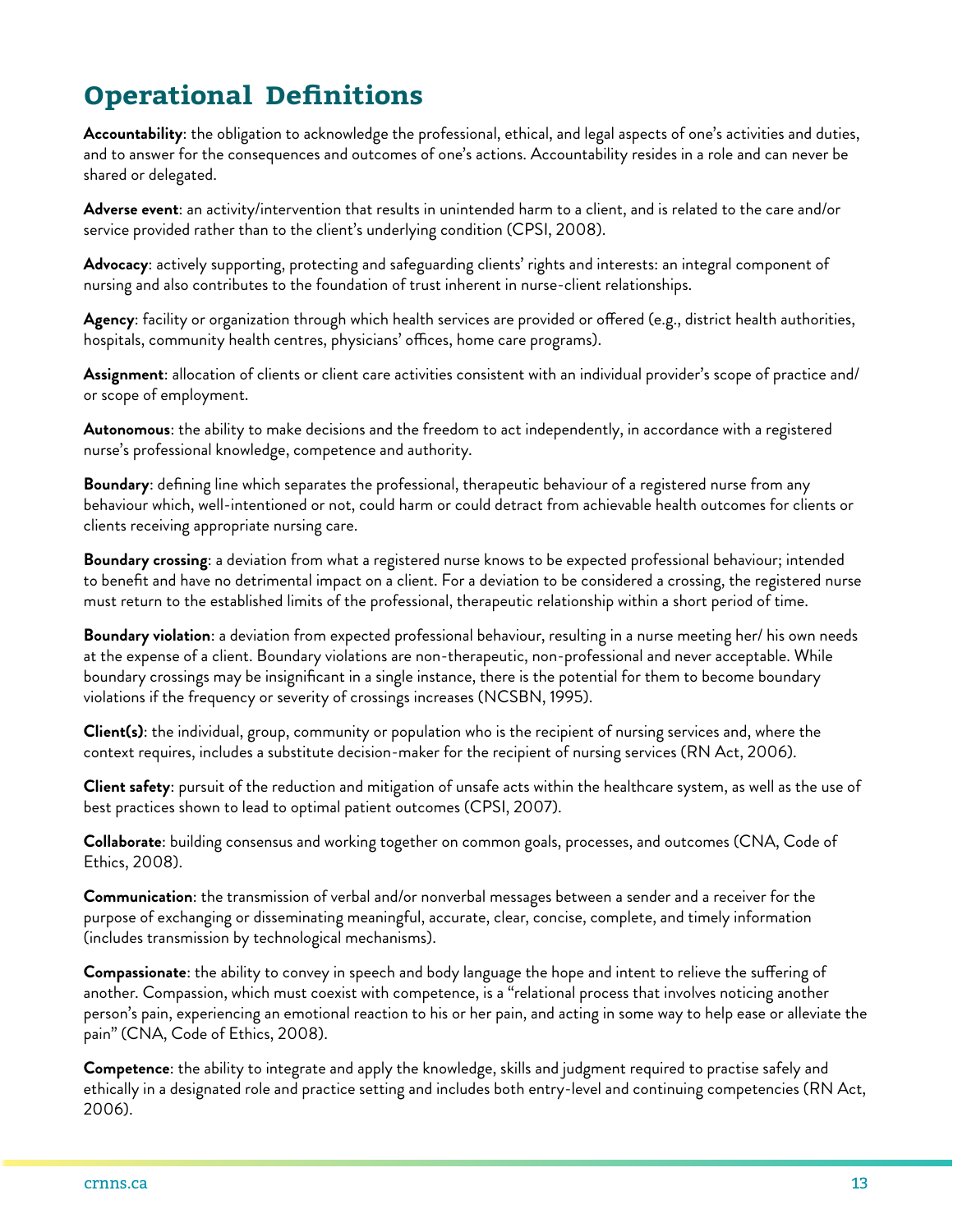**Confidentiality**: the ethical obligation to keep someone's personal and private information secret or private (CNA, Code of Ethics, 2008).

**Conflict resolution**: the various ways in which individuals or institutions address conflict (e.g., interpersonal, work) in order to move toward positive change and growth. Effective conflict resolution requires critical reflection, diplomacy, and respect for diverse perspectives, interests, skills and abilities.

**Context of practice**: conditions or factors that affect the practice of nursing, including client population, (e.g., age, diagnostic grouping), location of practice setting (e.g., urban, rural), type of practice setting and service delivery model (e.g., acute care, community), level of care required (e.g., complexity, frequency), staffing (e.g., number, competencies); and availability of other resources. In some instances, context of practice could also include factors outside of the healthcare sector (e.g., community resources, justice).

**Continuing competence**: the ongoing ability of a registered nurse or a nurse practitioner to integrate and apply the knowledge, skills and judgment required to practise safely and ethically in a designated role and setting (RN Act, 2006).

**Continuum of care**: activities relating to health promotion, illness/injury prevention, curative care, rehabilitative care and supportive care, including palliative care (CRNBC, 2011).

**Coordination of care**: a legislated function of registered nurses (RN Act, 2006), driven by comprehensive nursing assessments and aimed at achieving optimal health outcomes through team-based activities. The functions of care coordination include establishing relationships with clients and other healthcare professionals; developing written plans of care that reflect mutual goals; arranging and coordinating referrals; providing supportive resource information; building on client strengths; and coordinating client- centred team meetings (Antonelli, R.C. et al 2009).

**Critical inquiry**: a process of purposeful thinking and reflective reasoning where practitioners examine ideas, assumptions, principles, conclusions, beliefs, and actions in the context of nursing practice. This term expands on the meaning of critical thinking to encompass critical reflection on actions (Brunt, 2005).

**Cultural competence**: provision of care within the cultural context of a client; congruent behaviours, attitudes and policies that come together to enable effective care in cross-cultural situations.

**Cultural safety**: recognizing and fostering the cultural expression of clients. Unsafe cultural practice is any action that demeans, diminishes or disempowers a client's cultural identify or well-being.

**Delegation**: transferring the responsibility to perform a function or intervention to a care provider who would not otherwise have the authority to perform it (i.e., function/intervention is within the delegating provider's scope of practice, but not within that of the care provider to whom it is being delegated). Delegation not does involve transferring accountability for the outcome of the function or intervention.

**Determinants of health**: the range of social, economic, geographic and systemic factors that influence a person's health status and outcomes (e.g., access to appropriate health services, education, income or social supports).

**Diversity**: the variation between people in terms of a range of factors such as ethnicity, national origin, race, gender, ability, age, physical characteristics, religion, values, beliefs, sexual orientation, socio- economic class or life experiences (CNA, Code of Ethics, 2008).

**Documentation**: written or electronically generated information about a client that describes the care (observations, assessment, planning, intervention and evaluation) or service provided to that client.

**Evidence-informed practice**: practice based on successful strategies that improve client outcomes and are derived from a combination of various sources of evidence, including client perspective, research, national guidelines, policies, consensus statements, expert opinion and quality improvement data (CRNBC, 2005a, 2005b; CHSRF, 2005).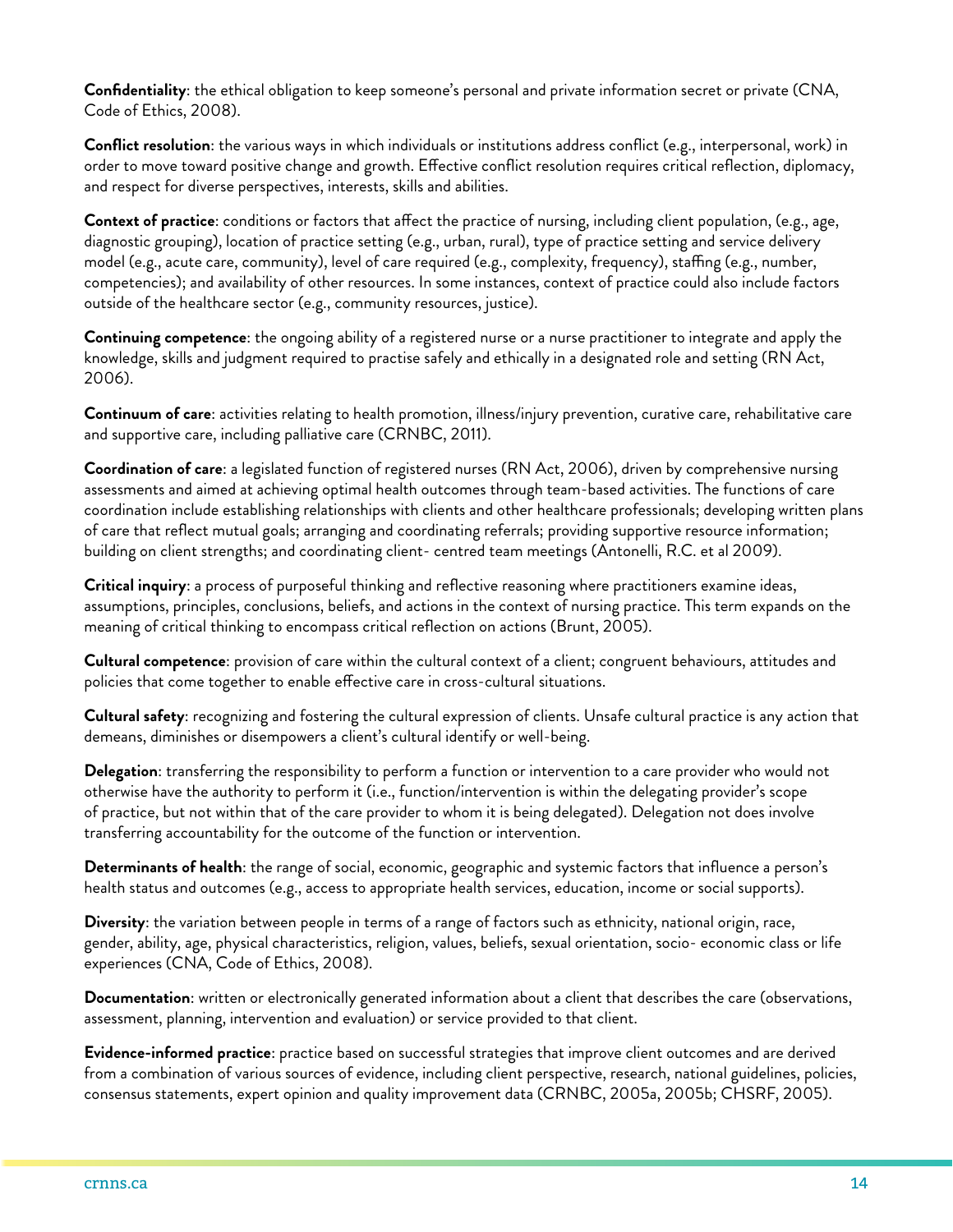**Evolving health system**: one that advances the delivery of quality health care by anticipating and proactively addressing changes in client population needs, economic environments, research findings, and technological advancements.

**Family**: those people identified by a person receiving care or in need of care as providing familial support, whether or not there is a biologic relationship: in matters of legal decision-making it must be noted that provincial legislation is not uniform across Canada and may include an obligation to recognize family members in priority according to their biologic relationship (CNA, Code of Ethics, 2008).

**Fitness to practise**: the capacity of a registered nurse to practise safely, competently, ethically and compassionately (i.e., not suffering from a medical, physical, mental or emotional condition, disorder or addiction that either renders a registered nurse unable to practise with reasonable skill or judgment or may endanger the health or safety of clients).

**Healthcare team**: providers from different disciplines (often including both regulated professionals and unregulated workers) working together to provide care for and with individuals, families, groups, populations or communities. (CNA, Code of Ethics, 2008).

**Incapacity**: status whereby a registered nurse suffers from a medical, physical, mental or emotional condition, disorder or addiction that either renders her/him unable to practise with reasonable skill or judgment or may endanger the health or safety of clients (RN Act, 2006).

**Incompetence**: display of lack of knowledge, skill or judgment in a registered nurse's care or delivery of nursing services that, having regard to all the circumstances, renders the registered nurse unsafe to practise at the time of such care or delivery of nursing service or to continue to practise without remedial assistance (RN Act, 2006).

**Indicators**: specific criteria which illustrate how standards of practice are to be applied and met, and against which the actual performance of an individual registered nurse is measured.

**Individual scope of practice**: the roles, functions, and accountabilities which members of a profession are legislated, educated and authorized to perform. The individual scope of practice for a registered nurse is based on the scope of practice of the nursing profession, and further defined by the registered nurse's specific education, experience, and context of practice (e.g., hospital, community).

**Informed consent**: a phrase used in law to indicate that the consent given by a person has been based upon a clear appreciation and understanding of the facts, implications, and future consequences of an action. In order to give informed consent, the individual concerned must have adequate reasoning faculties and be in possession of all relevant facts at the time consent is given. In some instances, a substitute decision maker may be involved in giving informed consent.

**Intervention**: a task, procedure, treatment or action with clearly defined limits, which can be assigned or delegated within the context of client care.

**Leadership**: process of influencing people to accomplish common goals; not limited to formal leadership roles.

**Licence or licence to practise nursing**: means an active-practising licence, an active-practising licence with conditions or restrictions, a transitional licence, a transitional licence with conditions or restrictions, a nurse practitioner's licence, a nurse practitioner's licence with conditions or restrictions, a temporary licence, a temporary licence with conditions or restrictions, a termpoaray licence (nurse practitioner) or a temporary licence (nurse practitioner) with conditions or restrictions issued in accordance with the RN Act and the regulations (RN Act, 2006).

**Managers/administrators**: registered nurses in a management or management-like role (e.g., clinical or team leader).

**Mentoring**: experienced registered nurses (mentors) guiding, counseling and/or teaching novice and other experienced nurse learners (mentees) in their adjustment to new environments, roles and/or responsibilities.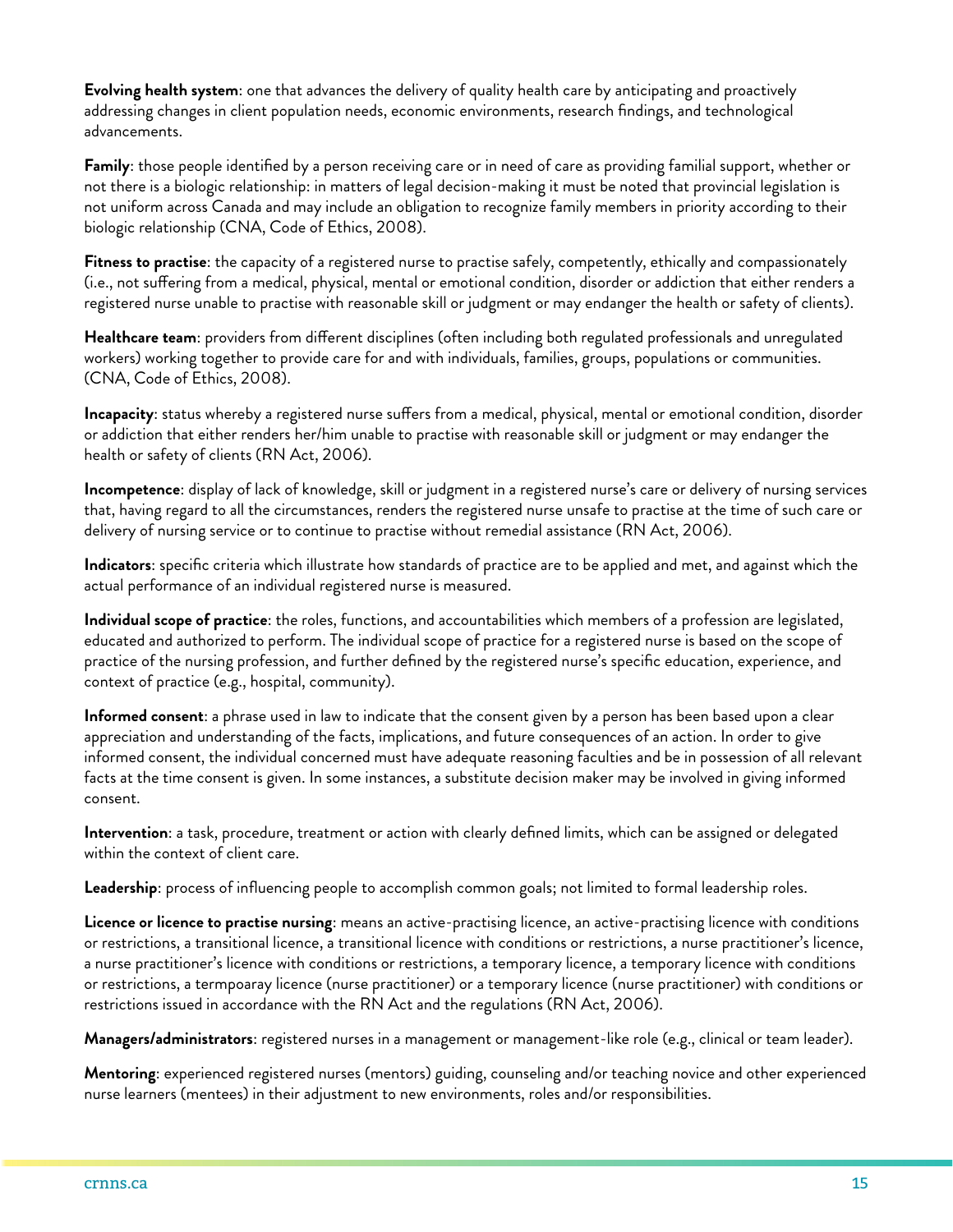**Near miss**: an event, situation or error that could have resulted in unwanted consequences, but did not occur because, either by chance or through timely intervention, the event did not reach a client (ISMP, 2009).

**Optimal scope of practice**: individual practitioners performing at the highest level of their competencies (knowledge, skills and judgment) enabling them to make their greatest contribution to client outcomes.

**Plan of care**: an individualized, comprehensive and current guide to clinical care designed to identify and meet clients' healthcare needs; developed by registered nurses in collaboration with other members of the healthcare team, including clients. These plans serve as vehicles to communicate, monitor and track progress.

**Professional misconduct**: includes such conduct or acts relevant to the profession that, having regard to all the circumstances, would reasonably be regarded as disgraceful, dishonorable or unprofessional (RN Act, 2006).

**Professional practice issue**: any issue or situation that poses a risk for either clients or registered nurses and/or compromises a registered nurse's ability to provide care/services consistent with the *Standards of Practice for Registered Nurses*, Code of Ethics, and other standards, guidelines, or policies.

**Professional presence**: demonstration of respect, confidence, integrity, optimism, passion, and empathy, in accordance with professional standards, guidelines and codes of ethics; includes a registered nurse's verbal and nonverbal communications and the ability to articulate a positive role and professional image, including the use of full name and title.

**Quality improvement**: an ongoing process of establishing indicators of quality, monitoring performance against indicators, and utilizing findings to make improvements (CRNBC, 2009).

**Reasonable**: a comparison of the practice of one registered nurse with that of another with similar education and experience.

**Reflective thought/practice**: a deliberate attempt to enhance personal growth and continuing professional competence by analyzing and evaluating aspects of one's nursing practice, as well as personal values, beliefs and experiences.

**Responsibility**: an activity, behaviour or intervention expected or required to be performed within a professional role and/or position: may be shared, delegated or assigned.

**Scope of employment**: range of responsibilities defined by an employer through job descriptions and policies: must be within practitioner's legislated scope of practice.

**Scope of practice**: the roles, functions and accountabilities which members of a profession are legislated, educated and authorized to perform. In Nova Scotia, the scope of practice of registered nurses is defined within the *Registered Nurses Act*.

**Self-regulation**: the relative autonomy by which a profession is practised within the context of public accountability to serve and protect the public interest.

**Standards**: authoritative statements that promote, guide, direct and regulate professional nursing practice: describe the desirable and achievable level of performance expected of all registered nurses, including nurse practitioners, against which actual performance can be measured.

**Standards for nursing practice**: the minimal professional practice expectations for any registered nurse in any setting or role, approved by Council or otherwise inherent in the nursing profession (RN Act, 2006).

**Therapeutic relationship**: a purposeful, goal-directed relationship between a registered nurse and a client that is based on trust and respect and, ultimately, protects the client's best interests: central to all nursing practice.

**Timely**: ensuring that a response or action occurs within a timeframe required to achieve safe, effective and positive client outcomes.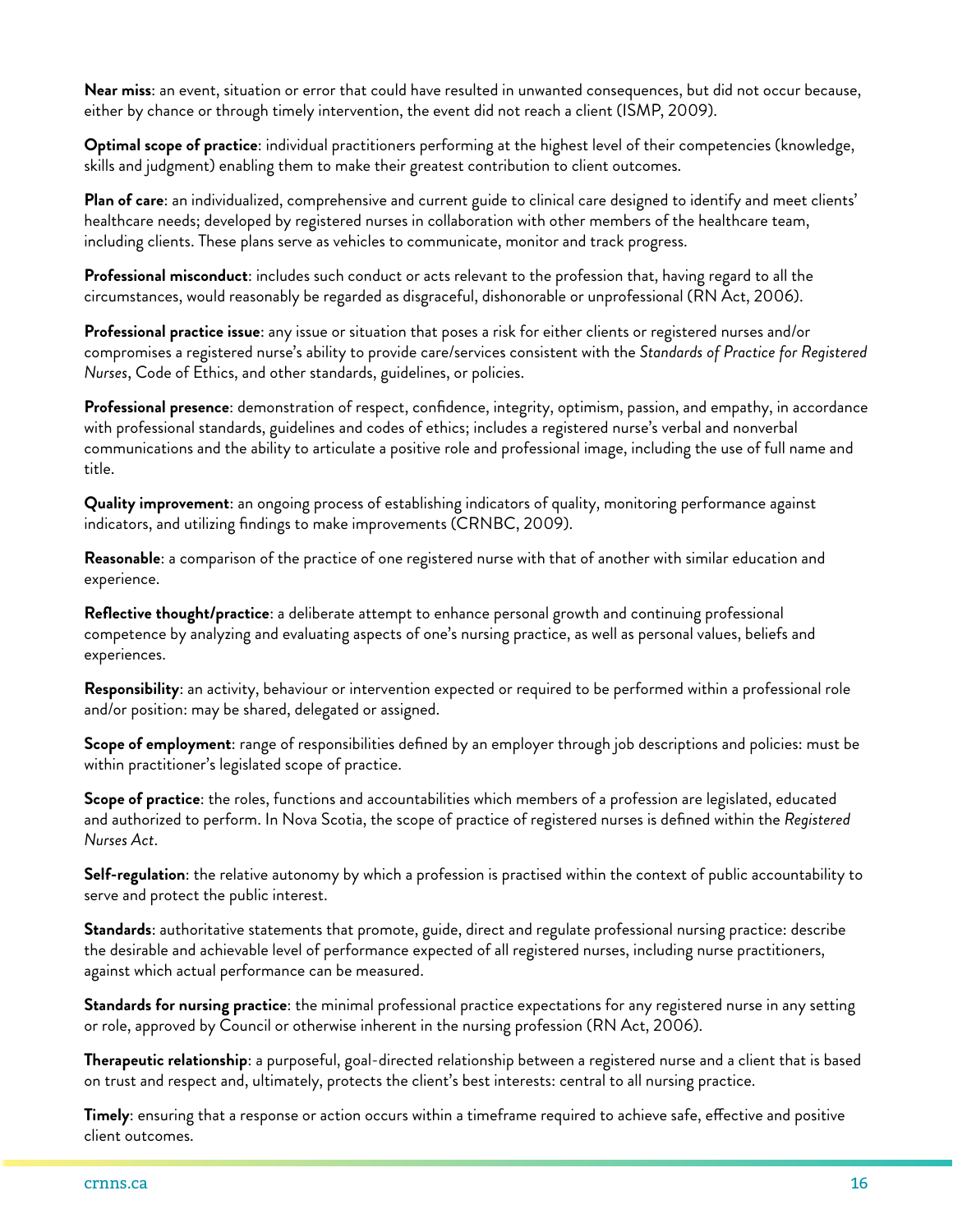## **References**

- Brunt, B.A. (2005). Critical thinking in nursing: An integrated review. *The Journal of Continuing Education in nursing*, 36(2), 60-67.
- Canadian Health Service Research Foundation. (2005). How CHSRF defines evidence. Links, 8(3), 1-8. Retrieved July 27, 2011, from http://www.chsrf.ca/PublicationsAndResources/Mythbusters/ MythbustersTeachingResources/ SearchingForEvidence.aspx
- Canadian Nurses Association. (2008). *Code of ethics for registered nurses*. Ottawa: Author.
- Canadian Patient Safety Institute. (2008). *Canadian disclosure guidelines*. May. Edmonton: Author.
- College of Registered Nurses of British Columbia. (2005a). *Scope of practice for registered nurses: Standards, limits and conditions*. (Pub.No.433). Vancouver: Author.
- College of Registered Nurses of British Columbia. (2005b). *Position Statement: nursing and research*. (Pub.No. 94). Vancouver: Author.
- College of Registered Nurses of British Columbia. (2009). Glossary. Retrieved July 25, 2011 from https://www.crnbc. ca/Glossary/Pages/Default.aspx
- Davies, J.M., Hebert, P., & Hoffman, C. Cited in *Draft National Guidelines for the Disclosure of Adverse Events*, CPSI, 2007.
- Institute for Safe Medication Practice. (2009). *ISMP survey helps define near miss and close call*. Sept 24. Retrieved July 25, 2011 from: http://search.ismp.org/cgi-bin/hits. pl?in=517791&fh=80&ph=1&tk=srPVJ%20 QLvv%20QLv%26v%20kPeLrLXLFr%20kPeLrLXLFr%26v%20kPeLrLXLFrv&su=mEFFpSzzJJJ. qQup.L%3AVzwWJQeWFFW%3AQz-%3F\_FW%3F-%3AWz-%3AFq%3FeWQz20090924.- Qp&qy=mwW-%3A%20uqQQ%20%26WKqwqFqLw&pd=1
- National Council of State Boards of Nursing. (2005). *Respecting professional boundaries CE course*. Retrieved from http://learningext.com/hives/03fbf38973/summary
- National Professional Regulatory Standards Committee. (2010). *The development of national professional regulatory standards phase two committee report to the executive director counterparts*. November: Author.
- *Registered Nurses Act*, c. 21. (2006). Statutes of Nova Scotia. Halifax, NS: Government of Nova Scotia.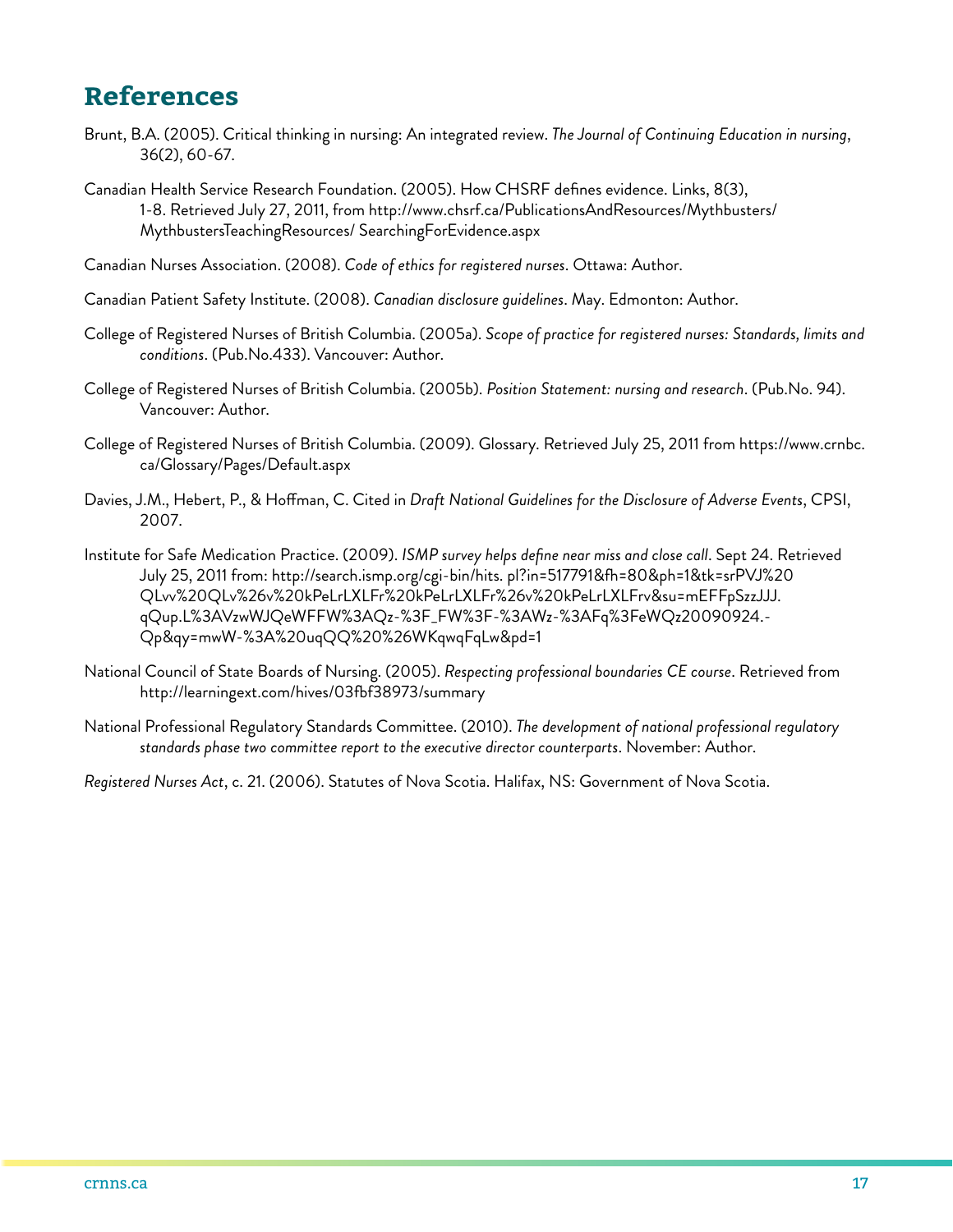## **Bibliography**

- Accreditation Canada. (2007). Quality moves from theory to practice in healthcare. Retrieved July 25, 2011, from http://www.accreditation.ca/en/news.aspx?id=174&terms=Quality+Improvement+and+Client+c entered+Accreditation+Program.
- Canadian Nurses Association. (2002). *Position Statement: Evidence-based decision-making and nursing practice*. Ottawa: Author.
- Canadian Nurses Association. (2004). *Position Statement: Promoting culturally competent care*. Ottawa: Author.
- Canadian Nurses Association. (2006). *Position Statement: Practice environments: Maximizing client, nurse and system outcomes*. Ottawa: Author.
- Canadian Nurses Association. (2007). *Framework for the practice of registered nurses in Canada*. Ottawa: Author.
- Canadian Nurses Association. (2009). *Position Statement: nursing leadership*. Ottawa: Author.
- Canadian Nurses Association. (2010). *Position Statement: Spirituality, health and nursing practice*. Ottawa: Author.
- Canadian Nurses Association. (2011). *Invitational roundtable nursing care delivery models and staff mix: using evidence in decision-making*. Ottawa: Author. Retrieved July 27, 2011, from http://www.cna-aiic.ca/ CNA/documents/ pdf/publications/Roundtable\_Report\_Evidence\_Decision\_e.pdf
- College of Nurses of Ontario. (2009). *Practice Guideline: Consent*. Toronto: Author.
- Canadian Nurses Protective Society. (2008). *Confidentiality of health information*. infoLAW, Vol1: No2. Ottawa: Author.
- Canadian Patient Safety Institute. (2009). *The safety competencies*. First Edition revised Aug. Edmonton: Author. Retrieved July 25, 2011, from http://www.patientsafetyinstitute.ca/English/toolsResources/ safetyCompetencies/DocumentsSafety%20Competencies.pdf
- College & Association of Registered Nurses of Alberta. (2003). *Nursing practice standards*. Edmonton: Author.
- College of Registered Nurses of Nova Scotia. (2004). *Standards for nursing practice*. Halifax: Author.
- College of Registered Nurses of Nova Scotia. (2005). *Documentation guidelines for registered nurses*. Halifax: Author.
- College of Registered Nurses of Nova Scotia. (2006). *Promoting culturally competent care*. Halifax: Author.
- College of Registered Nurses of Nova Scotia. (2007). *Quality nursing practice environment*s. Halifax: Author.
- College of Registered Nurses of Nova Scotia. (2008). *Position Statement: Interprofessional collaborative practice*. Halifax: Author.
- College of Registered Nurses of Nova Scotia. (2008). *Position Statement: Professionalism and registered nurses in Nova Scotia*. Halifax: Author.
- College of Registered Nurses of Nova Scotia. (2009). *Entry-level competencies for registered nurses in Nova Scotia*. Halifax: Author.
- College of Registered Nurses of Nova Scotia. (2011). *Guidelines for delegated medical functions and care directives*. Halifax: Author.
- College of Registered Nurses of Nova Scotia. (2011). *Professional expectations and boundaries for nurse- client relationships: Guidelines for registered nurses*. Halifax: Author.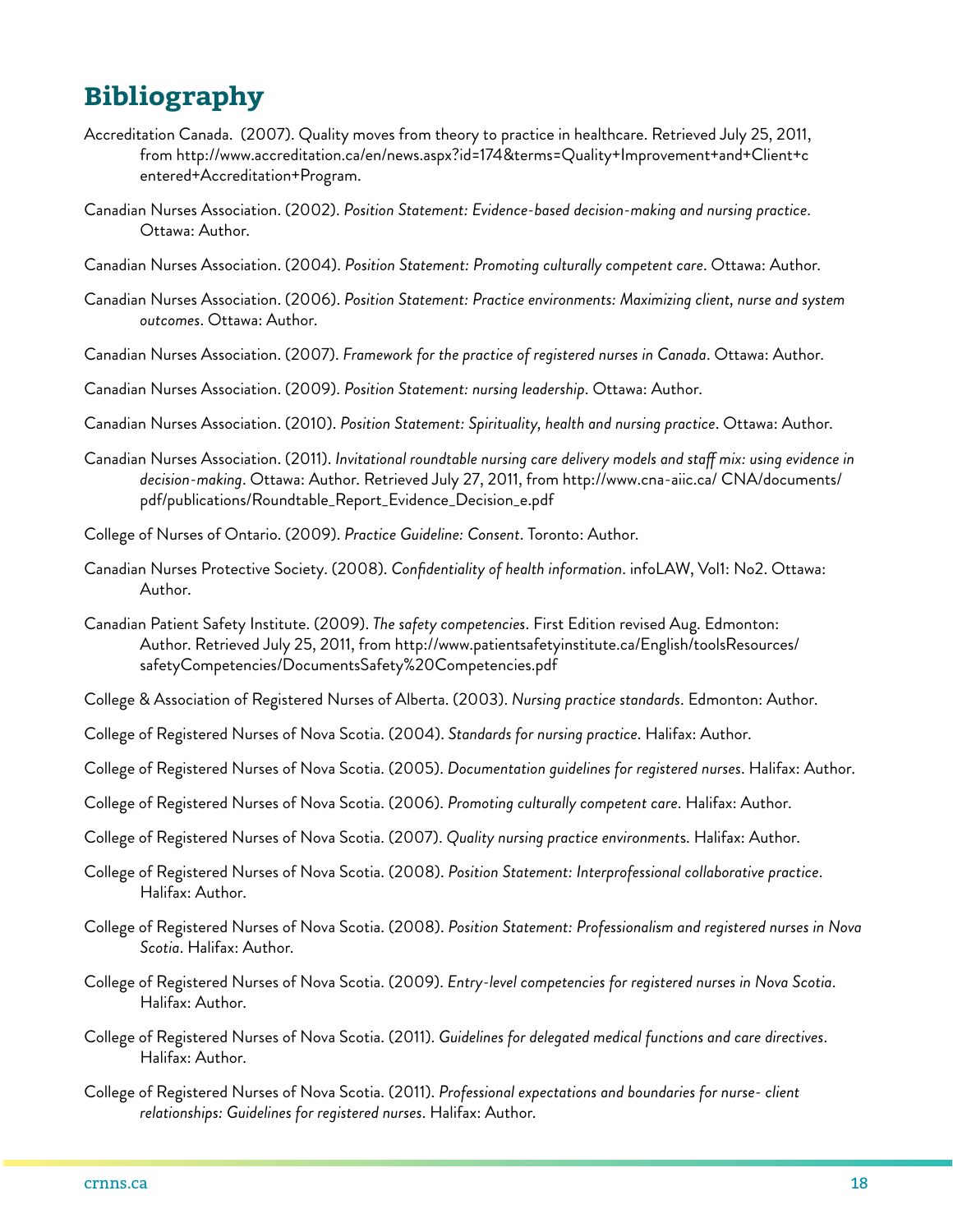- College of Registered Nurses of Nova Scotia. (2011). *Professional practice issues resolution framework*. Halifax: Author.
- College of Registered Nurses of Nova Scotia. (2012). *Nurse Practitioner Standards of Practice*. Halifax: Author.
- Fry, B. J. (2010). *Fast Facts for the Clinical Nurse Manager: Managing a Changing Workplace in a Nutshell*. New York: Springer.
- *Registered Nurses Act*, c. 21. (2006). Statutes of Nova Scotia. Halifax, NS: Government of Nova Scotia.
- Registered Nurses Association of Ontario. (2006). *Establishing therapeutic relationships. Nursing best practice guidelines supplement*. Toronto: Author
- Registered Nurses Association of Ontario. (2006). *Best practice guidelines for collaborative practice among nursing teams*. Toronto: Author.
- Registered Nurses Association of Ontario. (2010). *The healthy work environments quick reference guide for nurse managers*. Toronto: Author.
- *Registered Nurses Regulations*. (2009). Made under Section 8 of the Registered Nurses Act, c. 21, 2006. Halifax, NS: Government of Nova Scotia.
- Ross-Kerr, J.C., & Wood, M. J. (2011). *Canadian Nursing: Issues and Perspectives*. 5th Ed. Toronto: Mosby.

© 2011, College of Registered Nurses of Nova Scotia, Halifax, Nova Scotia www.crnns.ca

2009 (First Printing)

All rights reserved. Individual copies of this document may be downloaded from the College website. Portions of this publication may be reproduced for personal use. Reproduction of this document for other purposes, by any means, requires permission of the copyright owner.